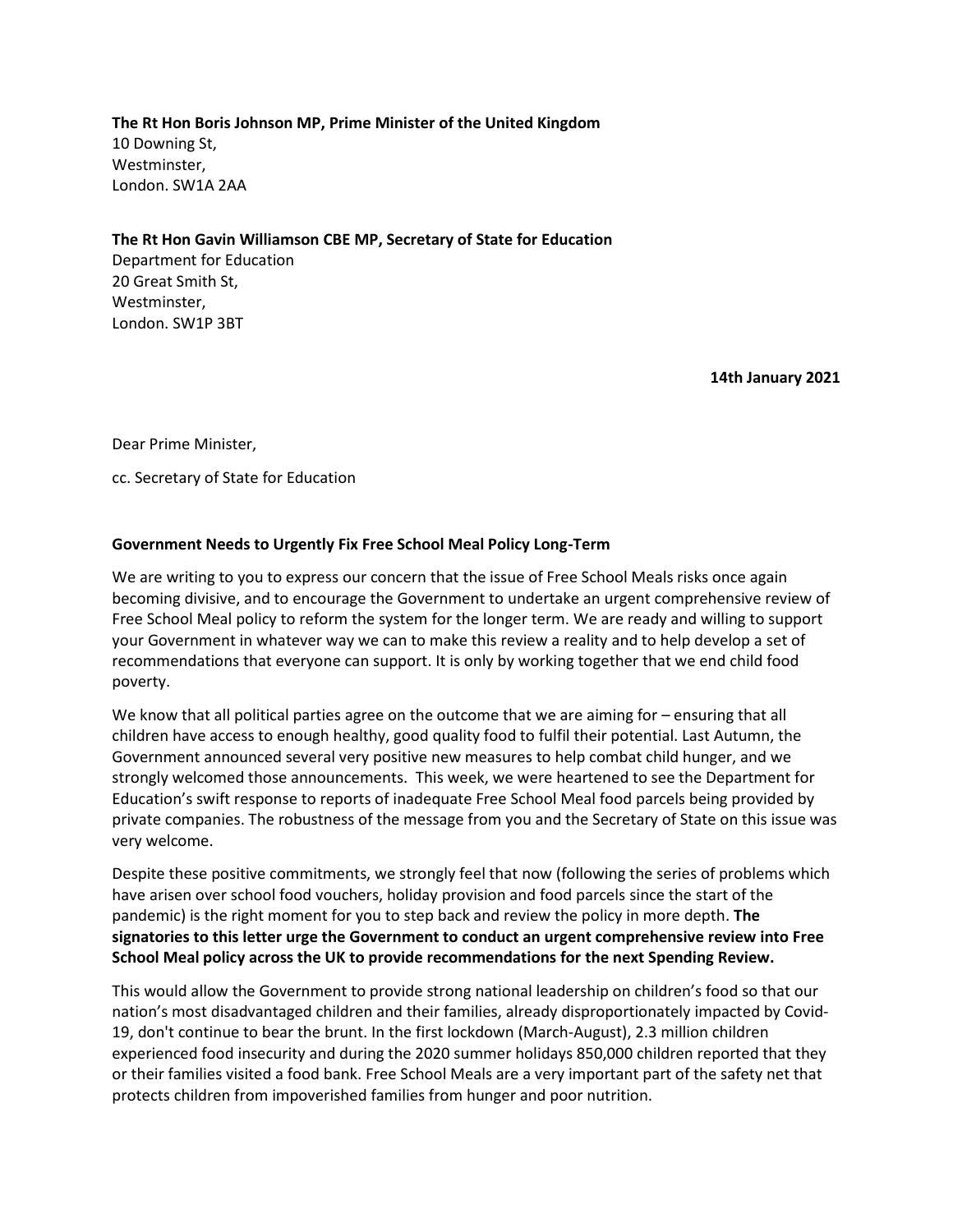We believe the review should be debated in Parliament and published before the 2021 summer holidays. The process will require collaboration from politicians in all the devolved nations with responsibility for school food in their regions, and must involve close consultation with children and young people, as well as teachers, charities, NGOs, frontline catering staff and school meals service providers. It should draw on evidence of food insecurity and health inequalities. We stand ready to provide our full support to the review process.

We recommend that its scope include:

1. The current eligibility thresholds for Free School Meals. The Government should seek to ensure disadvantaged children are not excluded from Free School Meal eligibility (in line with National Food Strategy recommendations) and to work with the Devolved Administrations to eliminate disparities between the nations. Current estimates show 2 in 5 UK children under the poverty line are missing out.<sup>1</sup> The ongoing eligibility for children with No Recourse to Public Funds should be addressed explicitly.

2. How funding for Free School Meals can deliver the biggest nutritional and educational impact, supporting children's learning and well-being throughout the school day and during the school holidays (including breakfast provision and the School Fruit and Vegetable Scheme). This should include whether the current allowance for Free School Meals is adequate and whether funding for national breakfasts adequately covers all who would benefit from access to provision.

3. How schools can be supported to deliver the best quality school meals which adhere to school food standards and which ensure the poorest children receive the best possible offer. This should include introducing mandatory monitoring and evaluation on an ongoing basis of Free School Meal take-up, the quality/nutritional adequacy of meals, and examining how the financial transparency of the current system can be improved.

4. What we have learned from Covid-19 and its impact on children in low-income families and the implications of this for school food policy for the next 5 years, as the country recovers.

5. Ensuring that existing school food programmes (such as Free School Meals, holiday provision and breakfast provision) eliminate experiences of stigma for the poorest students. Review the impact that Universal Infant Free School Meals has had on stigma, health, and education.

6. The role of family income (wages and benefits) in enabling families to afford quality food in and outside of school time and during the holidays with choice and dignity.

This review would provide the Government with the opportunity to future-proof its policy on school food, and to carefully consider how best to support low-income children and families in the aftermath of the pandemic. It would also demonstrate the Government's commitment to tackling child food poverty in the longer term and be a significant step towards a comprehensive long-term plan.

<sup>1</sup> https://cpag.org.uk/news-blogs/news-listings/two-five-uk-children-under-poverty-line-are-not-eligible-freeschool-meals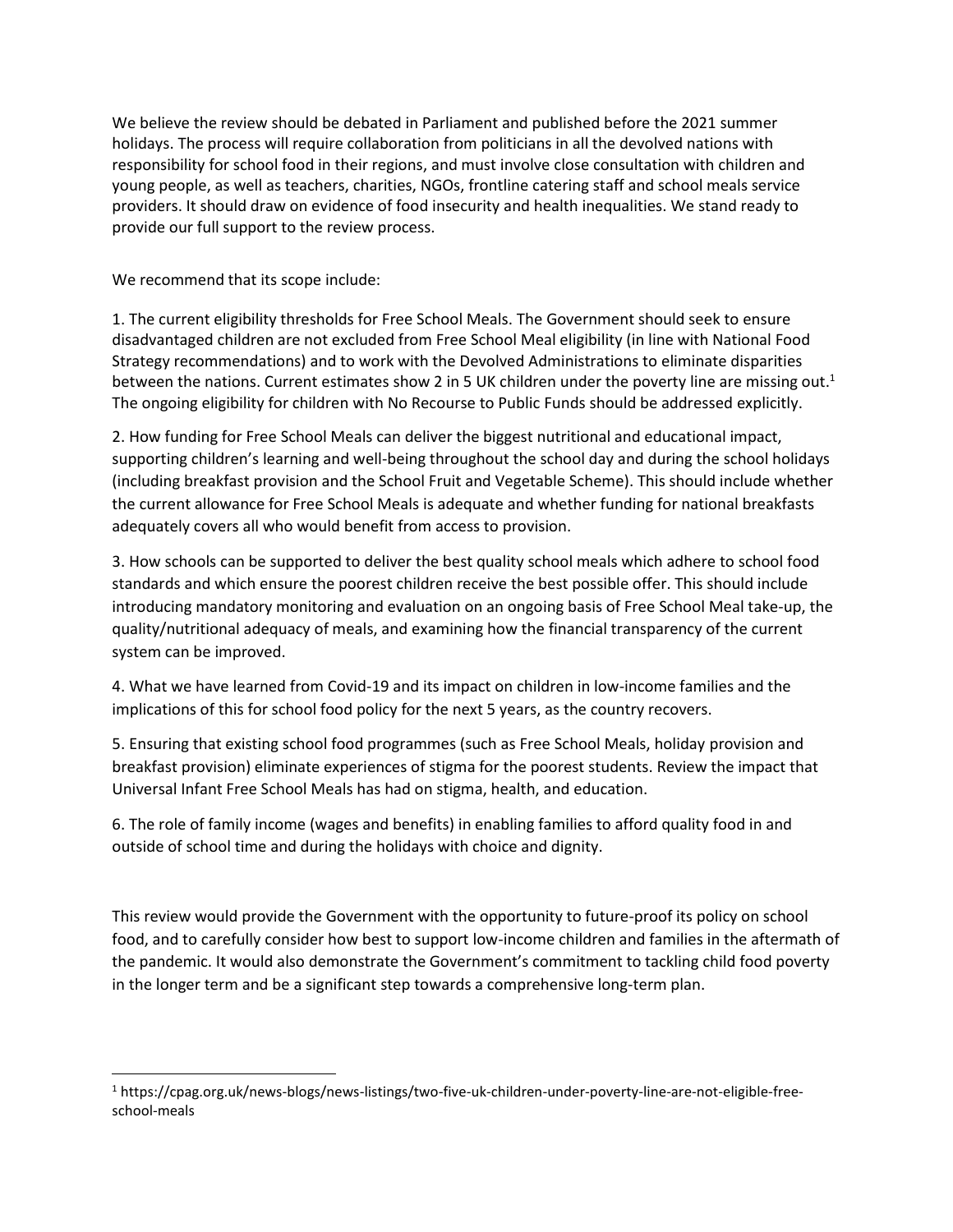School food is essential in supporting the health and learning of our most disadvantaged children. Now, at a time when children have missed months of in-school learning and the pandemic has reminded us of the importance of our health, this is a vital next step.

Yours sincerely,

#### **Individuals**

Marcus Rashford MBE Jamie Oliver MBE Dame Emma Thompson Tom Kerridge Hugh Fearnley-Whittingstall Jack Monroe

# **Civil Society, Professional Bodies and Industry**

Anna Taylor OBE, Executive Director, Food Foundation Stephanie Slater, Founder/CEO, School Food Matters Naomi Duncan, Chief Executive, Chefs in Schools Mark Russell, Chief Executive, The Children's Society Barbara Crowther, Coordinator, Children's Food Campaign Paul Wright, Lead, Children's First Alliance Andrew Forsey, CEO, Feeding Britain Rob Percival, Head of Policy, Soil Association Mark Game, CEO, The Bread and Butter Thing Clara Widdison, Head of Social Inclusion, Mayor's Fund for London Stephen Forster, National Chair, LACA The School Food People Peter McGrath, Operational Director, Meals & More Bill Scott, Chair Poverty and Inequality Commission Lindsay Graham, Vice Chair Poverty and Inequality Commission Sabine Goodwin, Coordinator, Independent Food Aid Network UK Kieron Boyle, Chief Executive, Impact on Urban Health Sam Butters and Gina Cicerone, Co-CEOs, The Fair Education Alliance Melissa Green, General Secretary of the WI Jayne Jones, National Chair, ASSIST FM Alysa Remtulla, Head of Policy and Campaigns, Magic Breakfast Thomas Lawson, Chief Executive, Turn2Us Joseph Howes, Chief Executive, Buttle UK Graham Whitham, Director, Greater Manchester Poverty Action Judith Cavanagh, Coordinator, End Child Poverty Coalition Andy Elvin, CEO, TACT